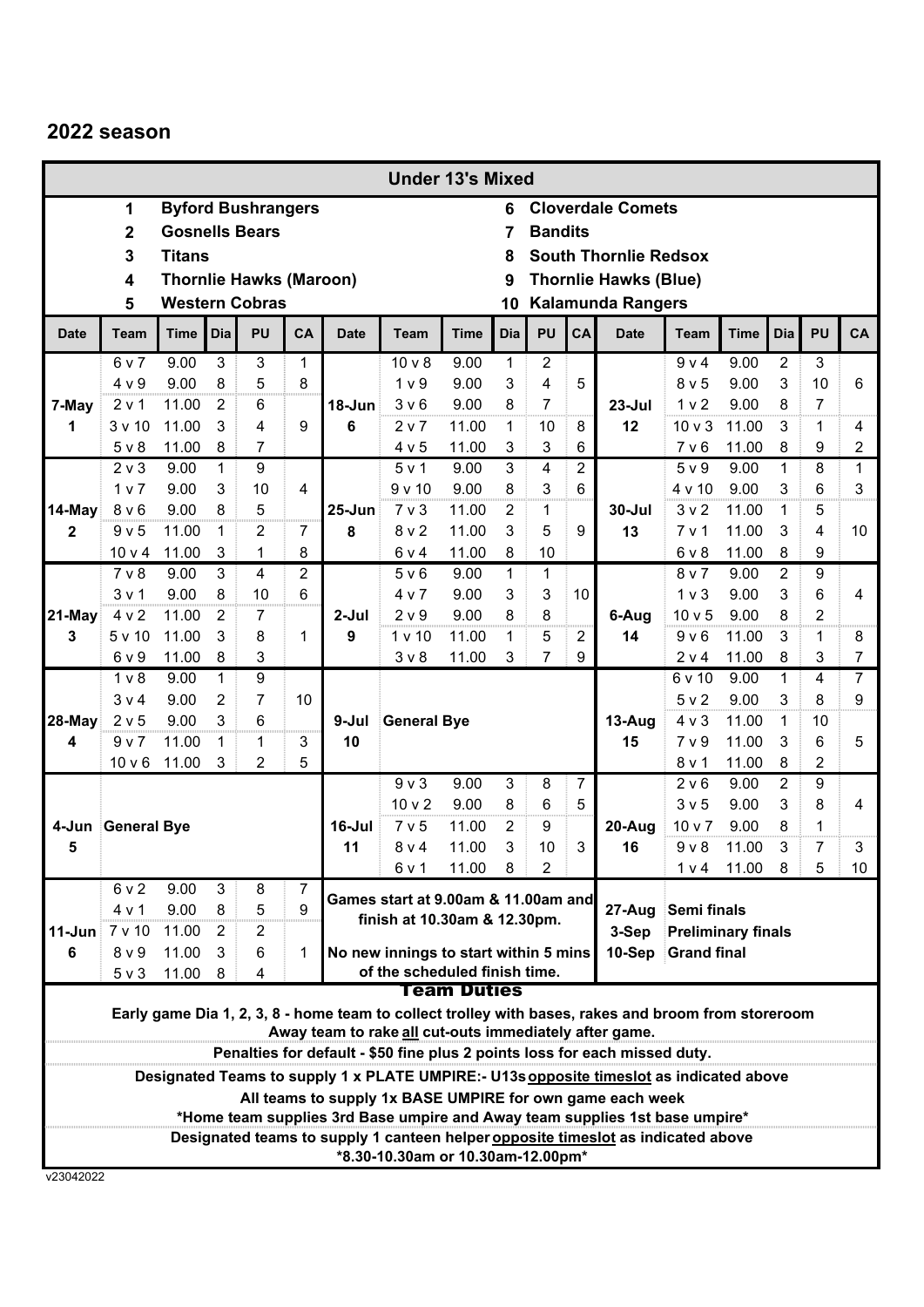## **2022 season**

| <b>Under 16 Boys</b>                                                                                                                                         |                                                                                                                                                                          |                        |                                       |                                                |                    |                                                                                                                                                                                                                                                                              |                                    |                              |                                  |                                                |                          |                                                                                |                                    |                          |                          |                          |                |
|--------------------------------------------------------------------------------------------------------------------------------------------------------------|--------------------------------------------------------------------------------------------------------------------------------------------------------------------------|------------------------|---------------------------------------|------------------------------------------------|--------------------|------------------------------------------------------------------------------------------------------------------------------------------------------------------------------------------------------------------------------------------------------------------------------|------------------------------------|------------------------------|----------------------------------|------------------------------------------------|--------------------------|--------------------------------------------------------------------------------|------------------------------------|--------------------------|--------------------------|--------------------------|----------------|
| <b>Date</b>                                                                                                                                                  | <b>Team</b>                                                                                                                                                              | <b>Time</b>            | Dia                                   | <b>PU</b>                                      | <b>CA</b>          | Mana<br>1<br>$\overline{\mathbf{2}}$<br><b>Thornlie Hawks</b><br>3<br><b>Cloverdale Comets</b><br>$\overline{\mathbf{4}}$<br><b>Thornlie Hawks (Blue)</b><br>5<br><b>Titans</b><br>6<br><b>South Thornlie Redsox</b><br>Team   Time   Dia   PU  <br><b>Date</b><br><b>CA</b> |                                    |                              |                                  |                                                | <b>Date</b>              | <b>Team</b>                                                                    | <b>Time</b>                        | <b>Dia</b>               | <b>PU</b>                | CA                       |                |
| 7-May<br>1                                                                                                                                                   | 1 <sub>v</sub> 6<br>2 v 5<br>3 <sub>v</sub> 4                                                                                                                            | 9.00<br>9.00<br>11.00  | 1<br>$\overline{2}$<br>1              | 3<br>4<br>$\mathbf{1}$                         | 6                  |                                                                                                                                                                                                                                                                              |                                    |                              |                                  |                                                | $23 -$ Jul<br>12         | $5v$ 3<br>1 <sub>v</sub> 2<br>6 v 4                                            | 9.00<br>11.00<br>11.00             | 1<br>1<br>$\overline{2}$ | 6<br>5<br>3              | $\overline{2}$           |                |
| 14-May<br>2                                                                                                                                                  | 4 v 2<br>6 v 3<br>5 v 1                                                                                                                                                  | 9.00<br>11.00<br>11.00 | $\overline{2}$<br>$\overline{2}$<br>8 | 6<br>$\overline{\mathbf{4}}$<br>$\overline{2}$ | 3                  | $18 - Jun$<br>7                                                                                                                                                                                                                                                              | 5 <sub>v</sub> 2<br>6 v 1          | 9.00<br>11.00<br>4 v 3 11.00 | 2<br>$\overline{2}$<br>8         | 1<br>$\overline{5}$<br>$\overline{2}$          | 4                        | $30 -$ Jul<br>13                                                               | 1 <sub>v</sub> 6<br>3 v 4<br>2 v 5 | 9.00<br>9.00<br>11.00    | 2<br>8<br>$\overline{2}$ | $\overline{2}$<br>5<br>1 | 3              |
| 21-May<br>3                                                                                                                                                  | 6v5<br>3 <sub>v</sub> 2<br>4 v 1                                                                                                                                         | 9.00<br>9.00<br>11.00  | 1<br>$\overline{2}$<br>1              | 4<br>1<br>6                                    | 5                  | $25 - Jun$<br>8                                                                                                                                                                                                                                                              | 1 v 5<br>3 <sub>v</sub> 6<br>2 v 4 | 9.00<br>9.00<br>11.00        | 1<br>2<br>1                      | $\overline{2}$<br>$\overline{\mathbf{4}}$<br>3 | 6                        | 6-Aug<br>14                                                                    | 6v3<br>4 v 2<br>5 <sub>v</sub> 1   | 9.00<br>11.00<br>11.00   | 1<br>1<br>$\overline{2}$ | $\overline{2}$<br>6<br>3 | $\overline{4}$ |
| $28$ -May<br>4                                                                                                                                               | 1 <sub>v</sub><br>5 v 4<br>2 v 6                                                                                                                                         | 9.00<br>11.00<br>11.00 | 8<br>2<br>8                           | 5<br>$\mathbf{1}$<br>3                         | $\overline{2}$     | $2-Jul$<br>9                                                                                                                                                                                                                                                                 | 1 <sub>v</sub> 4<br>5 v 6          | 9.00<br>11.00<br>2 v 3 11.00 | $\overline{2}$<br>2<br>8         | 6<br>$\mathbf{1}$<br>$\overline{4}$            | 5                        | $13-Auq$<br>15                                                                 | 4 v 1<br>6v5<br>3 <sub>v</sub> 2   | 9.00<br>9.00<br>11.00    | 2<br>8<br>$\overline{2}$ | 3<br>$\overline{2}$<br>6 | 5              |
| 4-Jun<br>5                                                                                                                                                   | <b>General Bye</b>                                                                                                                                                       |                        |                                       | 9-Jul<br>10                                    | <b>General Bye</b> |                                                                                                                                                                                                                                                                              |                                    | 20-Aug<br>16                 | 5 v 4<br>1 <sub>v</sub><br>2 v 6 | 9.00<br>11.00<br>11.00                         | 1<br>1<br>$\overline{2}$ | 1<br>5<br>4                                                                    | 6                                  |                          |                          |                          |                |
| $11 - Jun$<br>6                                                                                                                                              | 4 v 6<br>2 v 1<br>3 <sub>v</sub> 5                                                                                                                                       | 9.00<br>9.00<br>11.00  | $\mathbf 1$<br>$\overline{2}$<br>1    | 3<br>5<br>6                                    | 1                  | $16 -$ Jul<br>11                                                                                                                                                                                                                                                             | 6v2<br>3 <sub>v</sub> 1<br>4 v 5   | 9.00<br>9.00<br>11.00        | 1<br>2<br>1                      | $\overline{4}$<br>5<br>$\overline{2}$          | $\mathbf{1}$             | 27-Aug Semi finals<br>3-Sep<br><b>Preliminary finals</b><br>10-Sep Grand final |                                    |                          |                          |                          |                |
| Games finish at 10.30am & 12.30pm.<br>No new innings to start within 5 mins of the scheduled finish time.                                                    |                                                                                                                                                                          |                        |                                       |                                                |                    |                                                                                                                                                                                                                                                                              |                                    |                              |                                  |                                                |                          |                                                                                |                                    |                          |                          |                          |                |
| <b>Team Duties</b>                                                                                                                                           |                                                                                                                                                                          |                        |                                       |                                                |                    |                                                                                                                                                                                                                                                                              |                                    |                              |                                  |                                                |                          |                                                                                |                                    |                          |                          |                          |                |
| Penalties for default - \$50 fine plus 2 points loss for each missed duty.                                                                                   |                                                                                                                                                                          |                        |                                       |                                                |                    |                                                                                                                                                                                                                                                                              |                                    |                              |                                  |                                                |                          |                                                                                |                                    |                          |                          |                          |                |
| Early game Dia 1, 2 & 8 - home team to collect trolley with bases, rakes and broom from storeroom.<br>Away team to rake all cut-outs immediately after game. |                                                                                                                                                                          |                        |                                       |                                                |                    |                                                                                                                                                                                                                                                                              |                                    |                              |                                  |                                                |                          |                                                                                |                                    |                          |                          |                          |                |
| Designated Teams to supply 1 x PLATE UMPIRE:- U16s opposite timeslot as indicated above<br>All teams to supply 1x BASE UMPIRE for own game each week         |                                                                                                                                                                          |                        |                                       |                                                |                    |                                                                                                                                                                                                                                                                              |                                    |                              |                                  |                                                |                          |                                                                                |                                    |                          |                          |                          |                |
|                                                                                                                                                              | **Home team supplies 3rd base umpire and Away team supplies 1st base umpire**<br>Designated team to supply 1 canteen helper opposite timeslot ro game as indicated above |                        |                                       |                                                |                    |                                                                                                                                                                                                                                                                              |                                    |                              |                                  |                                                |                          |                                                                                |                                    |                          |                          |                          |                |
| (8.30-10.30am or 10.30am-12.00pm).<br>$\sim$                                                                                                                 |                                                                                                                                                                          |                        |                                       |                                                |                    |                                                                                                                                                                                                                                                                              |                                    |                              |                                  |                                                |                          |                                                                                |                                    |                          |                          |                          |                |

v21042022